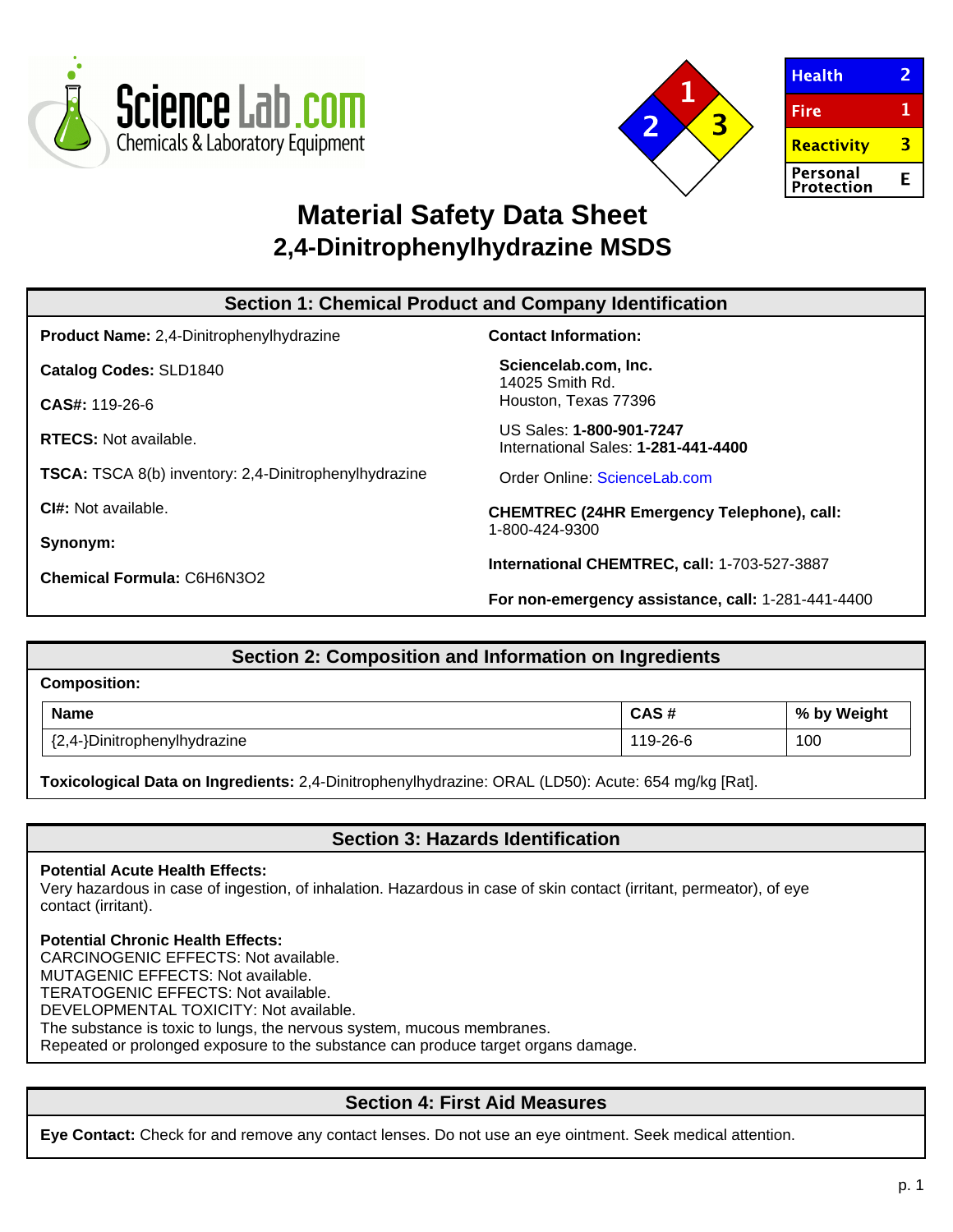## **Skin Contact:**

After contact with skin, wash immediately with plenty of water. Gently and thoroughly wash the contaminated skin with running water and non-abrasive soap. Be particularly careful to clean folds, crevices, creases and groin. Cover the irritated skin with an emollient. If irritation persists, seek medical attention. Wash contaminated clothing before reusing.

## **Serious Skin Contact:**

Wash with a disinfectant soap and cover the contaminated skin with an anti-bacterial cream. Seek immediate medical attention.

**Inhalation:** Allow the victim to rest in a well ventilated area. Seek immediate medical attention.

## **Serious Inhalation:**

Evacuate the victim to a safe area as soon as possible. Loosen tight clothing such as a collar, tie, belt or waistband. If breathing is difficult, administer oxygen. If the victim is not breathing, perform mouth-to-mouth resuscitation. Seek medical attention.

## **Ingestion:**

Do not induce vomiting. Examine the lips and mouth to ascertain whether the tissues are damaged, a possible indication that the toxic material was ingested; the absence of such signs, however, is not conclusive. Loosen tight clothing such as a collar, tie, belt or waistband. If the victim is not breathing, perform mouth-to-mouth resuscitation. Seek immediate medical attention.

**Serious Ingestion:** Not available.

# **Section 5: Fire and Explosion Data**

**Flammability of the Product:** Flammable.

**Auto-Ignition Temperature:** Not available.

**Flash Points:** Not available.

**Flammable Limits:** Not available.

**Products of Combustion:** These products are carbon oxides (CO, CO2), nitrogen oxides (NO, NO2...).

**Fire Hazards in Presence of Various Substances:** Flammable in presence of oxidizing materials.

## **Explosion Hazards in Presence of Various Substances:**

Explosive in presence of open flames and sparks, of heat. Slightly explosive to explosive in presence of shocks.

## **Fire Fighting Media and Instructions:**

Flammable solid. SMALL FIRE: Use DRY chemical powder. LARGE FIRE: Use water spray or fog. Cool containing vessels with water jet in order to prevent pressure build-up, autoignition or explosion.

**Special Remarks on Fire Hazards:** Not available.

**Special Remarks on Explosion Hazards:** Not available.

# **Section 6: Accidental Release Measures**

**Small Spill:** Use appropriate tools to put the spilled solid in a convenient waste disposal container.

# **Large Spill:**

Flammable solid.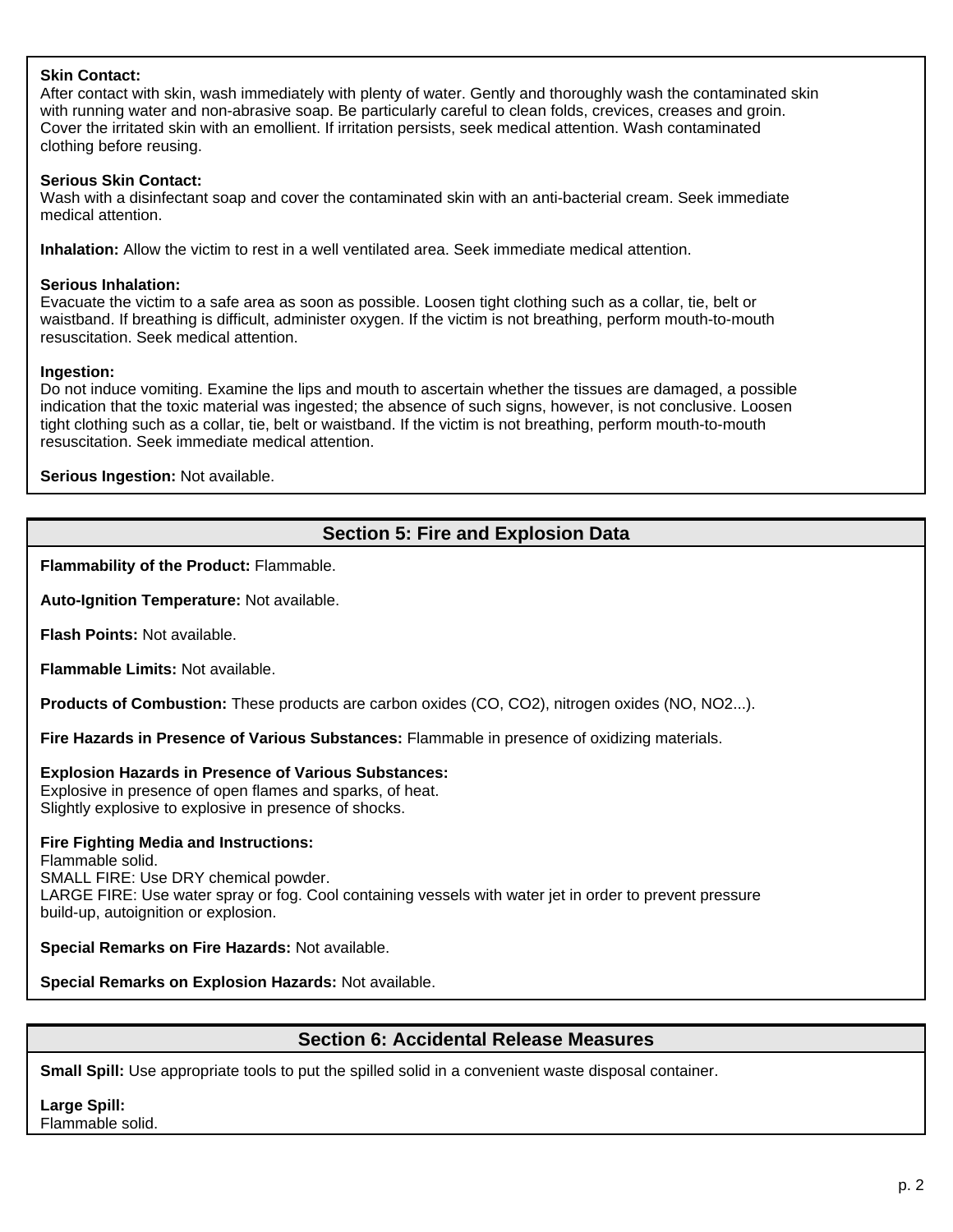Stop leak if without risk. Do not touch spilled material. Use water spray curtain to divert vapor drift. Prevent entry into sewers, basements or confined areas; dike if needed. Eliminate all ignition sources. Call for assistance on disposal.

## **Section 7: Handling and Storage**

#### **Precautions:**

Keep away from heat. Keep away from sources of ignition. Ground all equipment containing material. Do not ingest. Do not breathe dust. Wear suitable protective clothing In case of insufficient ventilation, wear suitable respiratory equipment If ingested, seek medical advice immediately and show the container or the label. Avoid contact with skin and eyes Keep away from incompatibles such as oxidizing agents.

### **Storage:**

Flammable materials should be stored in a separate safety storage cabinet or room. Keep away from heat. Keep away from sources of ignition. Keep container tightly closed. Keep in a cool, well-ventilated place. Ground all equipment containing material. Keep container dry. Keep in a cool place.

## **Section 8: Exposure Controls/Personal Protection**

### **Engineering Controls:**

Use process enclosures, local exhaust ventilation, or other engineering controls to keep airborne levels below recommended exposure limits. If user operations generate dust, fume or mist, use ventilation to keep exposure to airborne contaminants below the exposure limit.

#### **Personal Protection:**

Splash goggles. Lab coat. Dust respirator. Be sure to use an approved/certified respirator or equivalent. Gloves.

#### **Personal Protection in Case of a Large Spill:**

Splash goggles. Full suit. Dust respirator. Boots. Gloves. A self contained breathing apparatus should be used to avoid inhalation of the product. Suggested protective clothing might not be sufficient; consult a specialist BEFORE handling this product.

**Exposure Limits:** Not available.

## **Section 9: Physical and Chemical Properties**

**Physical state and appearance:** Solid.

**Odor:** Not available.

**Taste:** Not available.

**Molecular Weight:** 198.14 g/mole

**Color:** Not available.

**pH (1% soln/water):** Not applicable.

**Boiling Point:** Not available.

**Melting Point:** 200°C (392°F)

**Critical Temperature:** Not available.

**Specific Gravity:** Not available.

**Vapor Pressure:** Not applicable.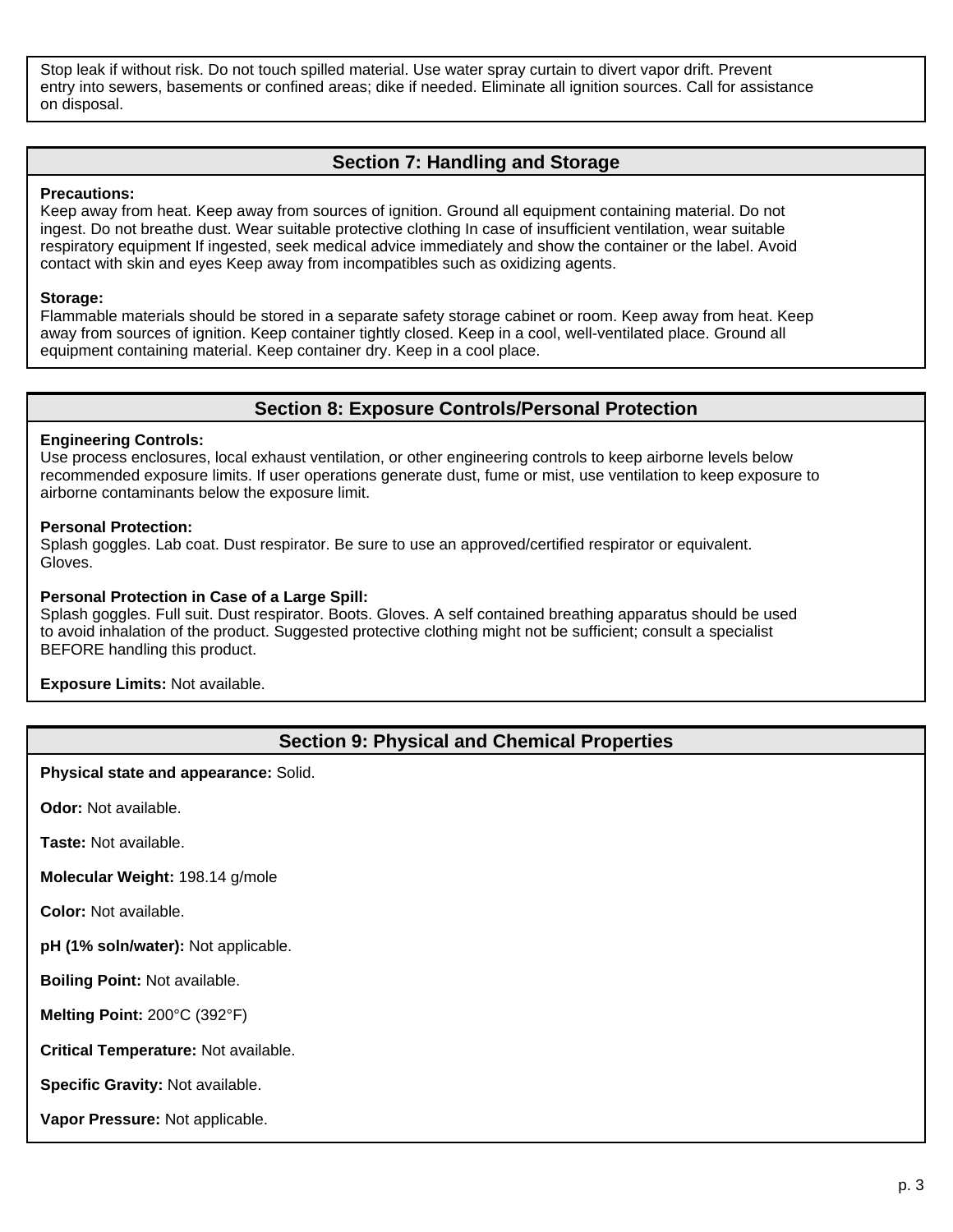**Vapor Density:** Not available.

**Volatility:** Not available.

**Odor Threshold:** Not available.

**Water/Oil Dist. Coeff.:** Not available.

**Ionicity (in Water):** Not available.

**Dispersion Properties:** Not available.

**Solubility:** Insoluble in cold water.

# **Section 10: Stability and Reactivity Data**

**Stability:** Unstable.

**Instability Temperature:** Not available.

**Conditions of Instability:** Not available.

**Incompatibility with various substances:** Reactive with oxidizing agents.

**Corrosivity:** Non-corrosive in presence of glass.

**Special Remarks on Reactivity:** Not available.

**Special Remarks on Corrosivity:** Not available.

**Polymerization:** No.

# **Section 11: Toxicological Information**

**Routes of Entry:** Dermal contact. Eye contact. Inhalation. Ingestion.

**Toxicity to Animals:** Acute oral toxicity (LD50): 654 mg/kg [Rat].

**Chronic Effects on Humans:** The substance is toxic to lungs, the nervous system, mucous membranes.

### **Other Toxic Effects on Humans:**

Very hazardous in case of ingestion, of inhalation. Hazardous in case of skin contact (irritant, permeator).

**Special Remarks on Toxicity to Animals:** Not available.

**Special Remarks on Chronic Effects on Humans:** Not available.

**Special Remarks on other Toxic Effects on Humans:** Not available.

# **Section 12: Ecological Information**

**Ecotoxicity:** Not available.

**BOD5 and COD:** Not available.

**Products of Biodegradation:** Possibly hazardous short/long term degradation products are to be expected.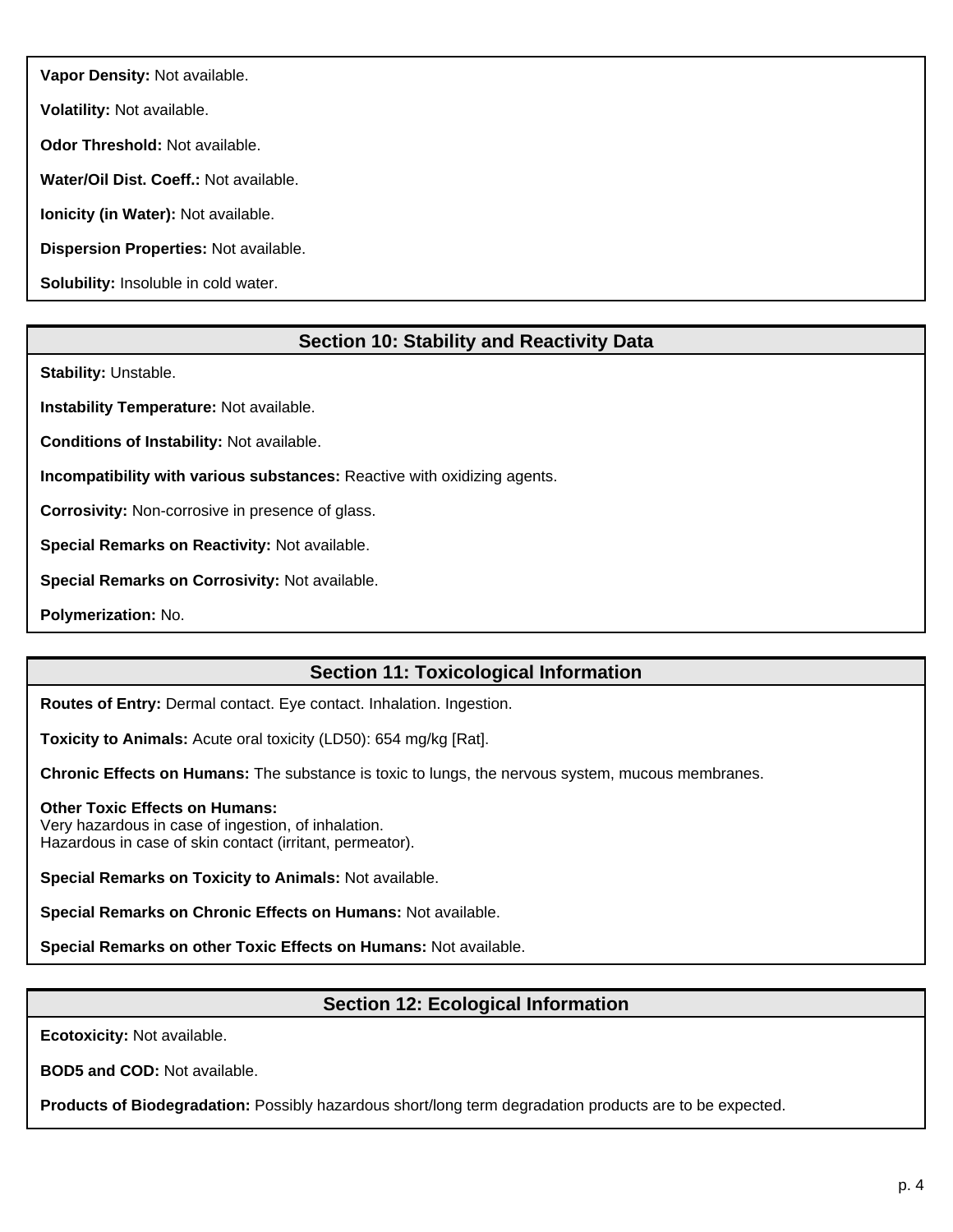**Toxicity of the Products of Biodegradation:** The products of degradation are more toxic.

**Special Remarks on the Products of Biodegradation:** Not available.

# **Section 13: Disposal Considerations**

**Waste Disposal:**

# **Section 14: Transport Information**

**DOT Classification:** CLASS 4.1: Flammable solid.

**Identification:** : Flammable solid, organic, n.o.s. (2,4-Dinitrophenylhydrazine) : UN1325 PG: II

**Special Provisions for Transport:** Not available.

## **Section 15: Other Regulatory Information**

**Federal and State Regulations:** TSCA 8(b) inventory: 2,4-Dinitrophenylhydrazine

**Other Regulations:** OSHA: Hazardous by definition of Hazard Communication Standard (29 CFR 1910.1200).

**Other Classifications:**

**WHMIS (Canada):** CLASS B-4: Flammable solid. CLASS D-2A: Material causing other toxic effects (VERY TOXIC).

**DSCL (EEC):** R22- Harmful if swallowed. R36/38- Irritating to eyes and skin.

**HMIS (U.S.A.):**

**Health Hazard:** 2

**Fire Hazard:** 1

**Reactivity:** 3

**Personal Protection:** E

## **National Fire Protection Association (U.S.A.):**

**Health:** 2

**Flammability:** 1

**Reactivity:** 3

**Specific hazard:**

| <b>Protective Equipment:</b>            |
|-----------------------------------------|
| Gloves.                                 |
| Lab coat.                               |
| Dust respirator. Be sure to use an      |
| approved/certified respirator or        |
| equivalent. Wear appropriate respirator |